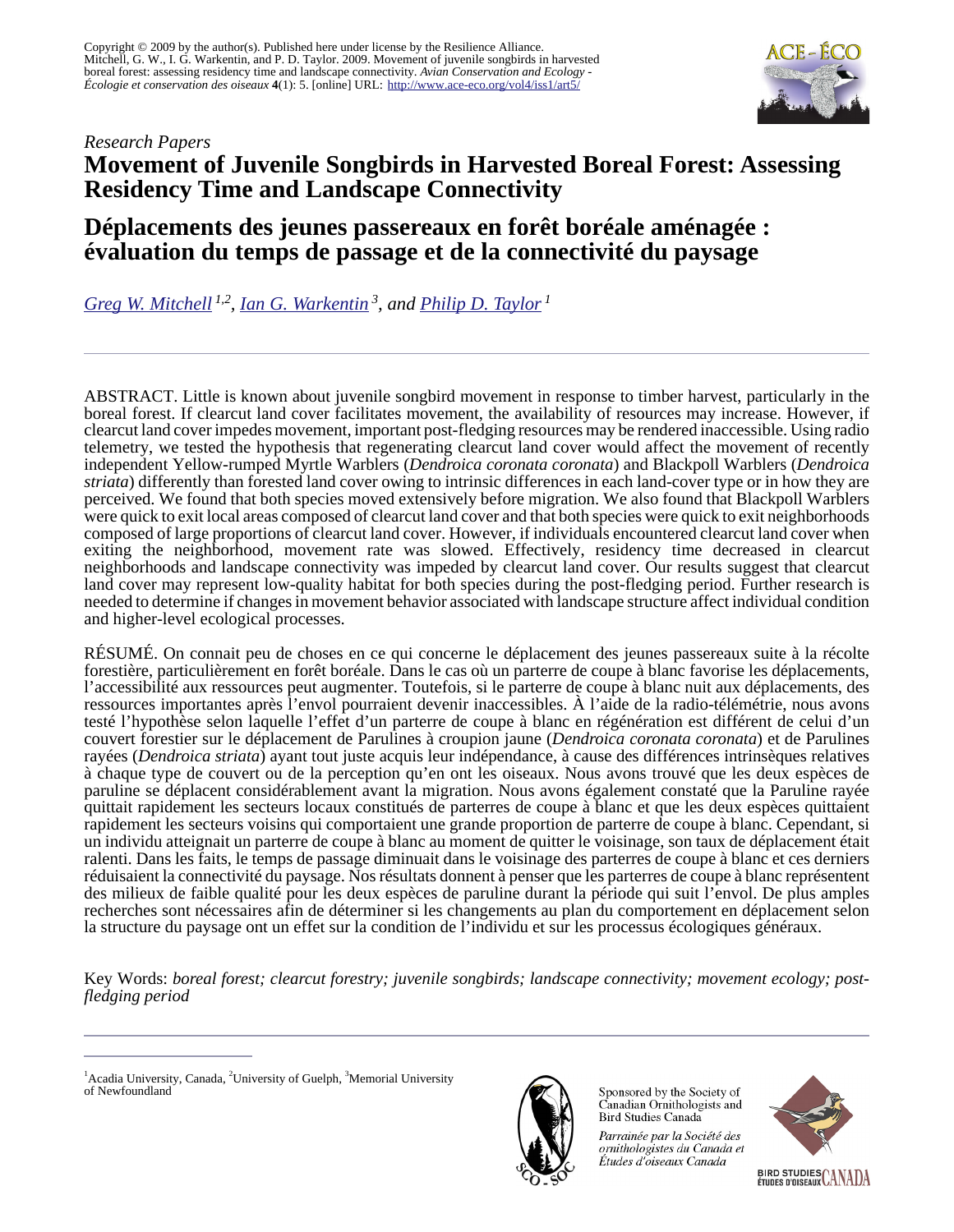## **INTRODUCTION**

The post-fledging period, from nest departure by recently hatched birds through to autumn migration, presents many challenges to individual survival. It is a time of extensive landscape-level movement (e. g., Anders et al. 1998, Vega Rivera et al. 1998, Bayne and Hobson 2001, Kershner et al. 2004) and considerable energetic constraint (Sullivan 1989, Weathers and Sullivan 1989). Individuals must balance their time between (1) locating and acquiring energy for metabolic maintenance, thermal regulation, pre-basic molt, and migratory fat loading (Sullivan 1988, Weathers and Sullivan 1989, Anders et al. 1998, Vega Rivera et al. 1998) and (2) avoiding predators (Sullivan 1988, Kershner et al. 2004). Despite the importance of movement for locating and accessing resources, we have little idea how changes to landscape structure by forest management affect movement during this time, particularly in the boreal forest. If clearcut land cover facilitates movement, the availability of important post-fledging resources may increase. Conversely, if clearcut land cover impedes movement, important post-fledging resources may be rendered inaccessible.

To date, most research investigating songbirds during the post-fledging period has taken place in temperate deciduous forests (e.g., Vega Rivera et al. 1998, Pagen et al. 2000, Marshall et al. 2003, Vitz and Rodewald 2007). These studies suggest that individuals readily inhabit patches of regenerating clearcut land cover (Pagen et al. 2000, Marshall et al. 2003, Vitz and Rodewald 2007), likely owing to the relative availability of both food and shelter (Anders et al. 1998, Vega Rivera et al. 1998). However, given lower soil productivity and rates of succession at more northern latitudes, we might not expect to observe similar patterns in the boreal forest. Indeed, netting and playback experiments indicate that songbirds are reluctant to traverse clearcut areas in the boreal forest during the post-fledging period (Machtans et al. 1996, Desrochers and Hannon 1997, Robichaud et al. 2002), suggesting that clearcut land cover may be perceived as low quality or risky. Thus, a more direct assessment of movement with respect to clearcut land cover in the boreal forest is needed to understand more thoroughly songbird sensitivity to landscape structure in this region.

Movement is a quantifiable behavior dependent on both an organism's internal state and its response to its external environment (McIntyre and Wiens 1999, Nathan et al. 2008). Therefore, movement behavior can be used to evaluate sensitivity to landscape structure (e.g., Wiens et al. 1997, Jonsen and Taylor 2000), with movement rate representing one measure of this behavior. For example, movement rate can be used to evaluate residency time within an area or patch (sensu Bélisle 2005) or exit time, where slowed movement rates may be indicative of high resource availability or low predation risk (e.g., Zollner and Lima 2005). Alternatively, movement rate can also be used to evaluate landscape connectivity, i.e., the degree to which landscape structure facilitates or impedes movement (sensu Taylor et al. 1993, Taylor et al. 2006). In this context, slowed movement rates along a trajectory between two points may either reflect a reluctance to traverse matrix habitat or matrix habitat boundaries (e.g., Bélisle and St. Clair 2001, Harris and Reed 2002) or movement through highquality matrix habitat (Jonsen and Taylor 2000, Taylor et al. 2006). Together, both measurements complement each other, in that the former provides an assessment of sensitivity to landscape structure averaged over a defined area, whereas the latter provides an assessment of sensitivity to landscape structure for a given movement trajectory.

We used radio telemetry to track the movements of recently fledged Yellow-rumped (Myrtle) Warblers (*Dendroica coronata coronata*) and Blackpoll Warblers (*D. striata*) through landscapes composed of varying amounts of clearcut land cover in western Newfoundland, Canada. We hypothesized that regenerating clearcut land cover would affect juvenile songbird movement differently than forested land cover, owing to either unmeasured intrinsic differences between the two land-cover types (e.g., differences in resource availability, predation risk, etc.) or differences in how each landcover type is perceived. We predicted that movement rates would vary with the amount of clearcut land cover (1) at multiple spatial scales surrounding an individual's location and (2) along an individual's movement path. Our results provide new insights into juvenile songbird movement with respect to clearcut land cover in the boreal forest, and provide a simple framework for investigating the effects of landscape structure using individualbased tracking data.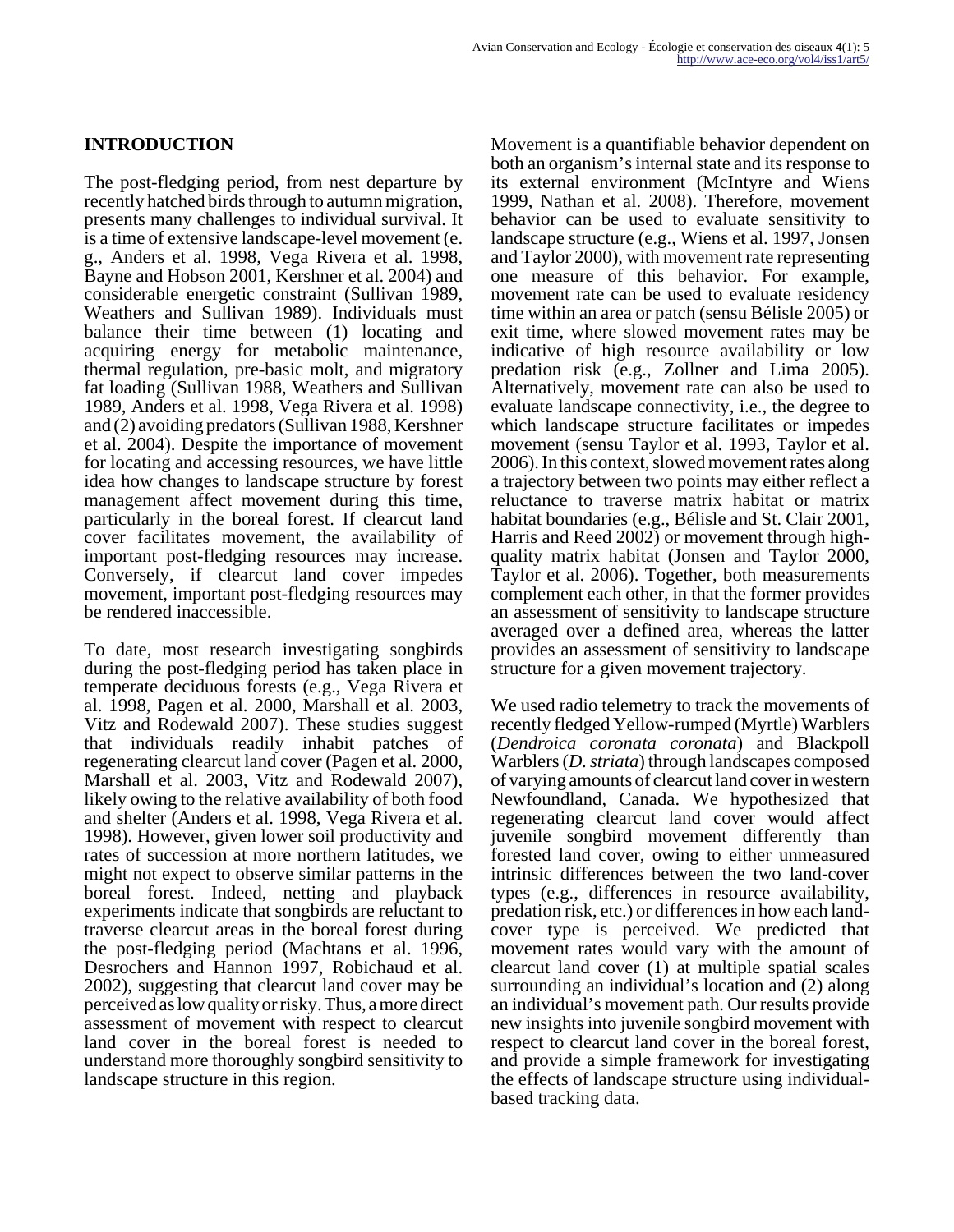## **METHODS**

### **Study Species**

Yellow-rumped and Blackpoll Warblers are small (13 g) insectivorous songbirds with similar breeding phenologies. The Myrtle subspecies of Yellowrumped Warbler breeds throughout temperate North America and winters in the eastern United States, Mexico, and Central America (Hunt and Flashpohler 1998). The Blackpoll Warbler breeds throughout the boreal forest, and winters in Bolivia, Peru, Columbia, Venezuela, Guyana, Suriname, and northwestern Brazil (Hunt and Eliason 1999). During the breeding period both species are commonly observed foraging in the canopies of mature conifer trees located in forest interior, riparian edge, forest edge, and to lesser extent, open habitats (Hunt and Flashpohler 1998, Hunt and Eliason 1999, Whitaker and Montevecchi 1999). Little is known about habitat associations for these two species during the post-fledging period.

## **Study Area**

Research took place in northwestern Newfoundland, Canada (UTM 21N, WGS84, Easting: 0479000, Northing: 5515000; Fig. 1). This area is composed of old-growth forest interspersed with water courses, ponds, lakes, rocky outcrops, peatlands, patches of coniferous scrub, and patches of regenerating clearcut land cover (logged in 1999 and 2000). Clearcut areas comprise 6% of the landscape, are irregular in shape and size (20–100 ha), and at the time of the study, were characterized by abundant coarse woody debris and low densities of mature white birch (*Betula papyrifera*) and regenerating balsam fir (*Abies balsamea*). The region is characteristically cool and moist, and owing to reduced fire disturbance, forests are dominated by balsam fir (Thompson et al. 2003) with lesser amounts of black spruce (*Picea mariana*), white spruce (*P. glauca*), and white birch (Damman 1983).

# **Baseline Sampling**

During 2005, 26 Yellow-rumped and 25 Blackpoll Warblers were captured between 20 July and 05 August. During 2006, 22 Yellow-rumped and 23 Blackpoll Warblers were captured between 26 July and 07 August. All captures were part of a concurrent passive mist-netting study examining boreal songbird movement and demography (Whitaker et al. 2008). Upon capture, individuals were aged based on plumage criteria (Pyle 1997) and then fitted with a unique color-band combination (three bands), a numbered U.S. Fish and Wildlife Service aluminium leg band, and a 0.53-g transmitter (Holohil Systems Ltd., Carp, Ontario; model BD-2N, median battery life: 17 d). Transmitters were affixed to birds using a modified harness design (Rappole and Tipton 1991) composed of elastic cotton thread and catgut suture material. The total weight of the harness and radio equaled 0.66 g (i.e., 5% of an individual's body mass). Radio tagging was initiated when family groups began to break apart and juveniles began to disperse as indicated by increased juvenile capture rates in the concurrent netting study. All procedures were approved by the Animal Care Committee of Acadia University in accordance with Canadian Council on Animal Care guidelines, and adhered to the legal requirements of the Canadian Wildlife Service.

# **Radio Tracking**

Tracking began 24 h following radio attachment. Individuals were located by homing on foot (following a signal up to and observing an individual) as well as through four aerial telemetry flights (median number of locations per individual: 7; range: 2–20; Yellow-rumped Warbler total: 330 and Blackpoll Warbler total: 301). For all tracking, we used TR-4 Receivers (Telonics Inc., Mesa, Arizona, USA) and two- (Telonics Inc., Mesa, Arizona, USA) or three-element (Advanced Telemetry Systems, Isanti, Minnesota, USA) handheld antennae. Locations were obtained opportunistically between 6:00 and 20:00 h. We attempted to locate individuals every 1–3 d, however owing to the spatial extent of movement, there were more than 3 d between sequential locations for 10% of all observations (median number of d between locations: 1.26; range: 0.60– 12.91). Individual locations were recorded using Garmin eTrex Venture® Global Positioning System units (Olathe, Kansas, USA) set to record UTM coordinates (WGS 84, zone 21N). When an individual's signal was lost (potentially predation, migration commencement, or radio failure), the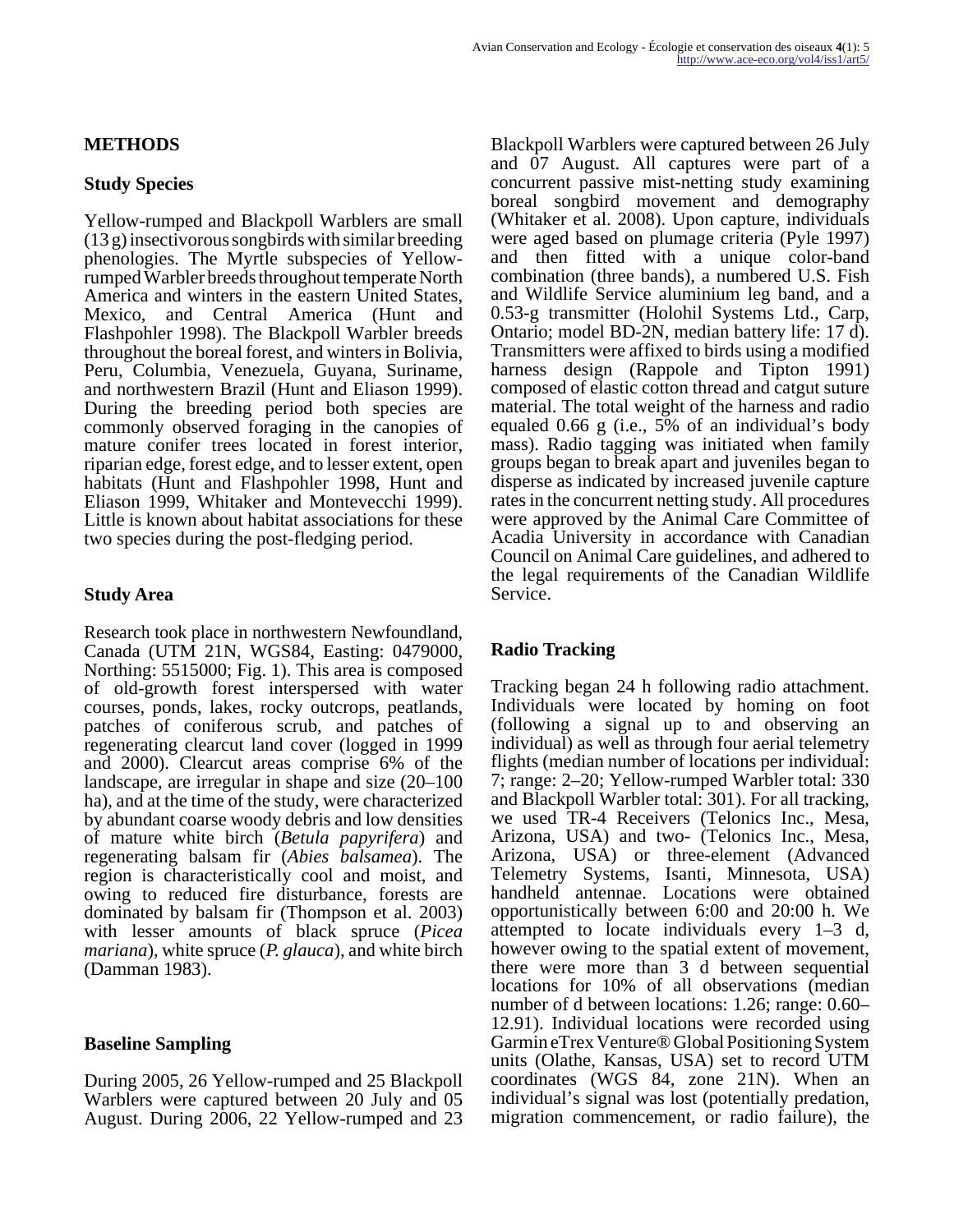**Fig. 1.** Digital elevation model and locations (white circles) of study sites in northwestern Newfoundland. Study sites are the locations where birds were initially captured and fitted with radio transmitters. Dark green and brown areas represent high and low elevation habitat, respectively. Red areas represent clearcut land cover. Blue areas represent lakes and first- and second-order rivers. North is located at the top of the map (depicted by the white arrow).



study area was surveyed by triangulation from mountaintops every 2–3 d for the remainder of the study period. A  $660 \text{ km}^2$  area encompassing our study site was also searched during each aerial telemetry flight. Tracking took place until 25 August and 27 August in 2005 and 2006, respectively.

# **Model Terms**

We used movement RATE (words in capitals refer to model terms) as our response in all models. RATE was measured as the distance (m) between successive locations, divided by the number of d between each location. Quantifying movement in this manner has the potential to underestimate movement rate as the number of d between locations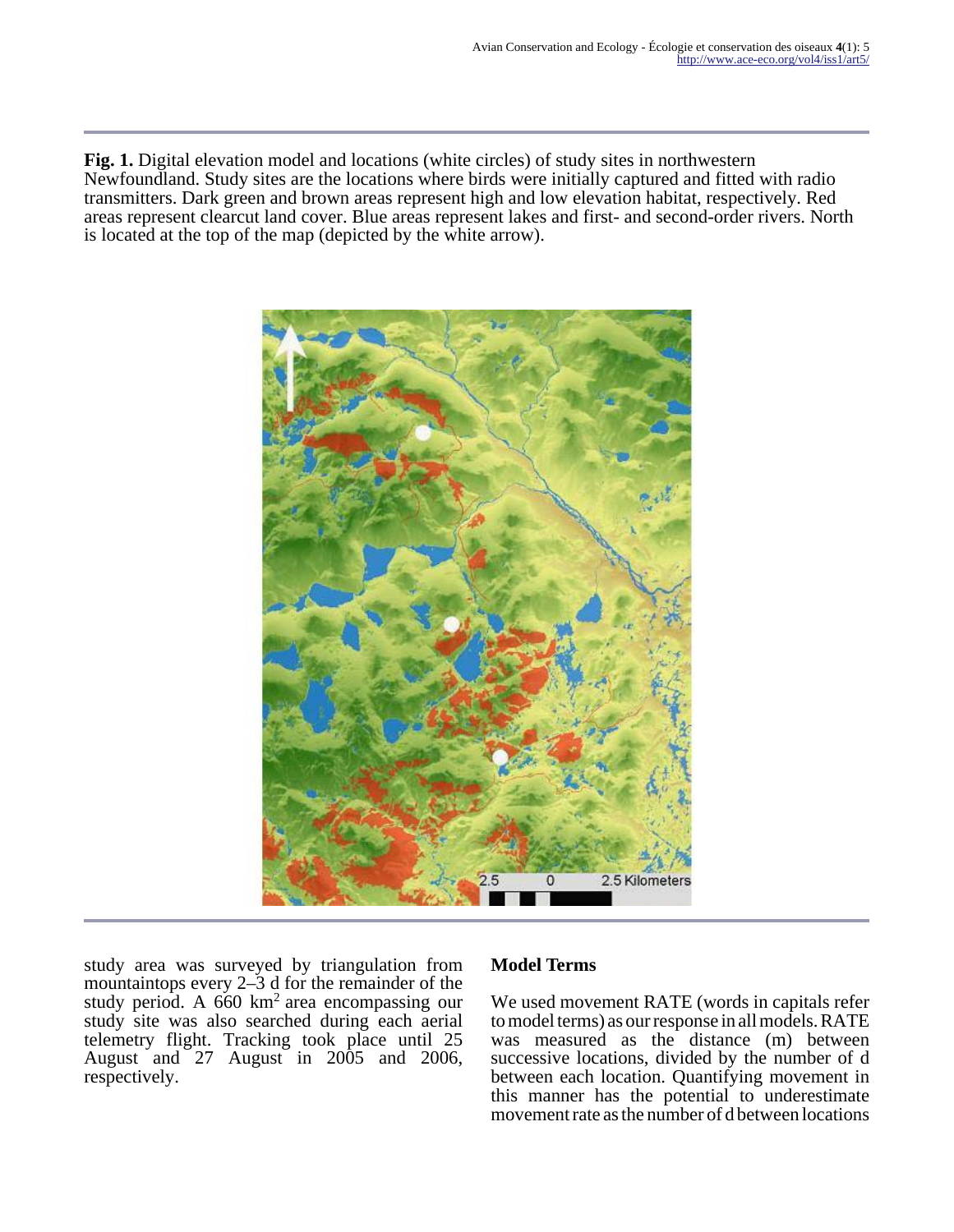increases. If this were the case, we would predict a negative relationship between movement rate and the time between locations. We tested this prediction using linear mixed-effect models for both species, with individual as a random effect. For Yellow-rumped Warblers we did not detect an effect of d between locations on movement rate  $(P > 0.05)$ , however, for Blackpoll Warblers, we found a negative relationship ( $P < 0.05$ ). To ensure this did not bias parameter estimates for Blackpoll Warblers, we refit of our final model to a subset of the data for which there was only 1 d between sequential locations. This procedure did not affect the sign, magnitude, or significance of parameter estimates.

To assess residency time with respect to clearcut land cover, we modeled movement RATE as a function of LOCAL land-cover type and the proportion of harvested land cover at the NEIGHBORHOOD and LANDSCAPE scales (Table 1). LOCAL land cover was assessed within a 5-m radius of the location where an individual was observed, and was classified as either CLEARCUT,<br>FOREST, or PEATLAND based on the or PEATLAND based on the predominant feature. For those locations determined during aerial telemetry flights, LOCAL land cover was estimated from forest inventory maps. Circular buffers centered on observed locations, each with a radius of 115 m or 1250 m, respectively, defined the NEIGHBORHOOD and LANDSCAPE scales (Fig. 2). Buffers of this size were chosen because they closely mirror the breeding territory and homerange extent of similar-sized warblers in our study region (Leonard et al. 2008), and thus approximate the likely spatial scales at which individuals are most frequently interacting with their environment.

To assess landscape connectivity with respect to clearcut land cover we modeled movement RATE as a function of the proportion of clearcut land cover within a 330-m buffer (CUT\_PATH; Table 1, Fig. 2) centered on a line connecting sequential locations. This term was included in the same models described above for residency time. A width of 330 m was chosen because it encompasses the median movement distance (i.e., 312 m) covered by birds when there was only 1 d between successive locations, suggesting that individuals could have easily encountered all clearcut land cover contained within the buffer. All land-cover variables, except LOCAL land cover as described above, were measured in ArcGIS 9.1 (Environmental Science Research Institute 2005; Redlands, California,

USA) using 1:15 840 forest inventory maps produced by the Newfoundland and Labrador Department of Natural Resources (last updated in 2000).

To account for variation in movement associated with social behavior and time, we also included FAMILY, DATE, and YEAR predictors in our models (Table 1). FAMILY represents a binomial variable indicating whether an individual was with or not with their family at the time of location. An individual was described as being with its family if it exhibited food-begging behavior toward conspecifics, if it was observed being fed by an adult, or if it was observed with a known radiotagged sibling. The last recorded family groups were observed on 8 August 2005 and 2 August 2006.

#### **Model Structure**

All modeling was completed in R 2.8.0 (R Development Core Team 2008). To test our hypothesis, we used linear mixed-effects models with restricted maximum likelihood estimates. Random effects were included to account for repeated measures among individuals. We also included order 1 autoregressive models within each mixed-effects model to account for serial correlation among sequential measures of movement rate within an individual (Pinheiro and Bates 2000). Models were fit separately for each species.

Before model fitting, we assessed all possible curvilinear relationships between RATE and predictors using scatter plots fitted with locally weighted regression lines. Based on the results of this assessment, we included curvilinear terms for DATE and LANDSCAPE in the global models for Yellow-rumped and Blackpoll Warblers, respectively. Also before model fitting, we assessed correlation between predictors using the model covariance matrix; in all cases, variables were found not to be highly correlated (i.e.,  $r < 0.7$ ). Global and final model fit was visually assessed using standard residual plots for both main and random effects.

Because global models containing all fixed effects and two-way interactions would have contained too many parameters, we used a four-step modeling approach; each model was composed of predictors and all possible two-way interactions. First, a natural history model was fit containing FAMILY,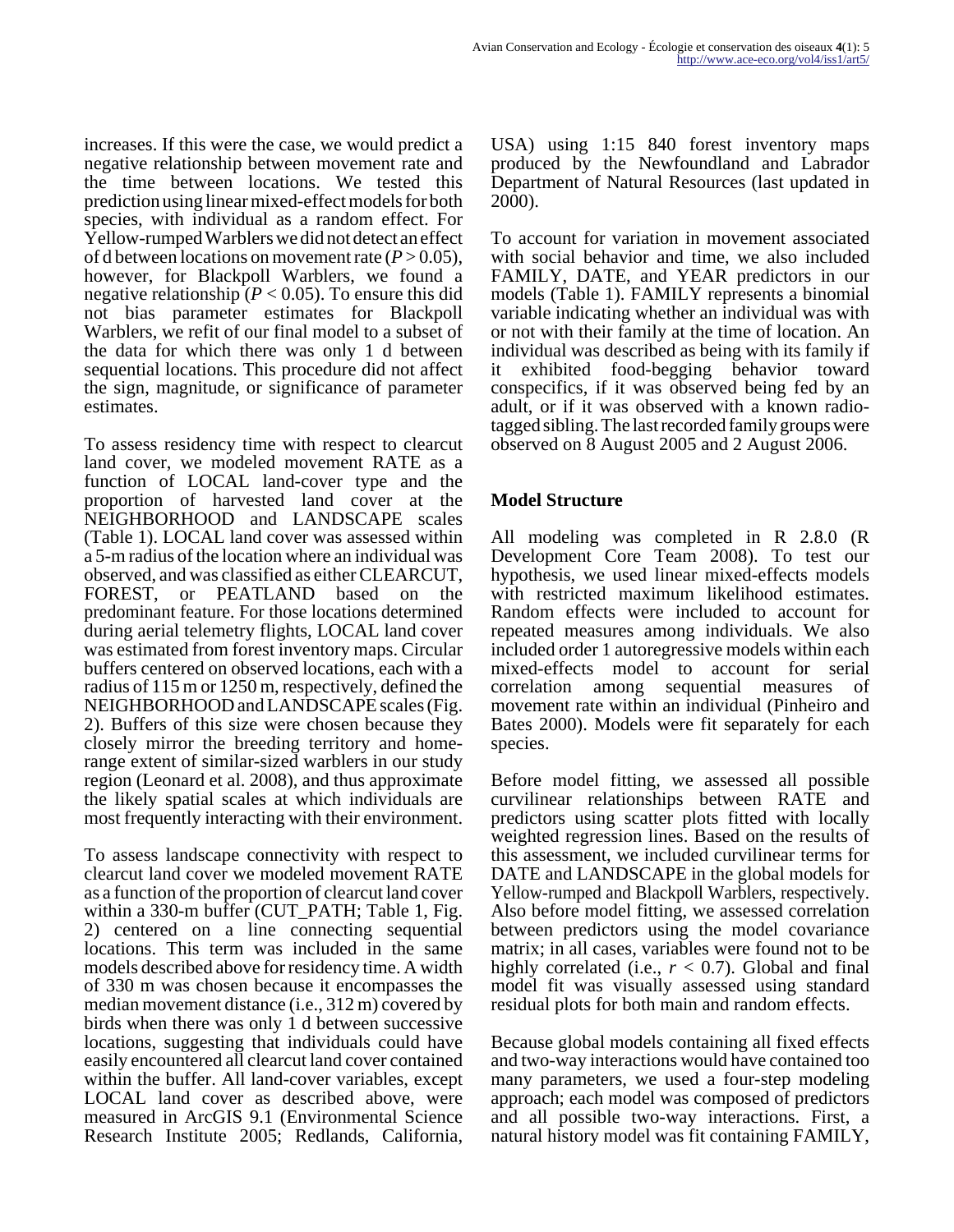#### **Table 1.** Model terms used in movement-rate models to assess residency time and landscape connectivity.

| <b>Continuous Predictors</b>  | CUT_PATH; proportion of clearcut land cover within a 330-m buffer centered on a<br>line connecting successive locations |  |  |  |
|-------------------------------|-------------------------------------------------------------------------------------------------------------------------|--|--|--|
|                               | DATE; ordinal date, $200 = 20$ July                                                                                     |  |  |  |
|                               | LANDSCAPE; proportion of clearcut land cover in circular area defined by a radius<br>of $1250 \text{ m}$                |  |  |  |
|                               | NEIGHBORHOOD; proportion of clearcut land cover in circular area defined by a<br>radius of 115 m                        |  |  |  |
| <b>Categorical Predictors</b> | FAMILY; 2-levels: YES in a family group or No, not in a family group                                                    |  |  |  |
|                               | LOCAL; local land-cover type, three levels: CLEARCUT, FOREST, PEATLAND                                                  |  |  |  |
|                               | YEAR; two levels: 2005 or 2006                                                                                          |  |  |  |
|                               |                                                                                                                         |  |  |  |

DATE, and YEAR as explanatory variables. Second, a landscape model was fit with LOCAL land-cover type, NEIGHBORHOOD, LANDSCAPE, and CUT\_PATH as predictors. Third, an interaction model was fit to the data, specifying all two-way interactions between variables from the natural history and landscape models, except those previously explored. Following this, the main effects from the best-fit models from each of the above modeling stages were combined, and again, all two-way interactions were explored. We could not fit an interaction between CUT\_PATH and LANDSCAPE for Blackpoll Warblers because the model would not converge on a reasonable parameter estimate.

## **Data Censoring**

During 2005, three pairs of Yellow-rumped and two pairs of Blackpoll Warbler siblings, and during 2006, one pair of Yellow-rumped Warbler siblings (i.e., captured in family groups) were equipped with transmitters. To maintain independence of data, the locations for one individual of a pair (i.e., the one followed for a shorter total amount of time) were

removed from the analyzed data set. This resulted in final sample sizes of 44 and 46 individuals for Yellow-rumped and Blackpoll Warblers, respectively.

# **RESULTS**

## **Magnitude of Movement**

Median movement distance between successive locations for Yellow-rumped Warblers was 501 m (1.2 d between locations). The minimum and maximum distances between successive locations were 23 and 16 318 m (1.0 and 4.0 d between locations), respectively (Fig. 3). For Blackpoll Warblers, median movement distance between successive locations was 423 m (1.1 d between locations), and the minimum and maximum distances between successive locations were 3 and 9 078 m (0.7 d and 1.9 d between locations), respectively (Fig. 3). Median movement rate for Yellow-rumped Warblers was 353 m/d (range: 24– 6154 m/d; Fig. 4); for Blackpoll Warblers, median movement rate was 303 m/d (range: 4–7380 m/d; Fig. 4).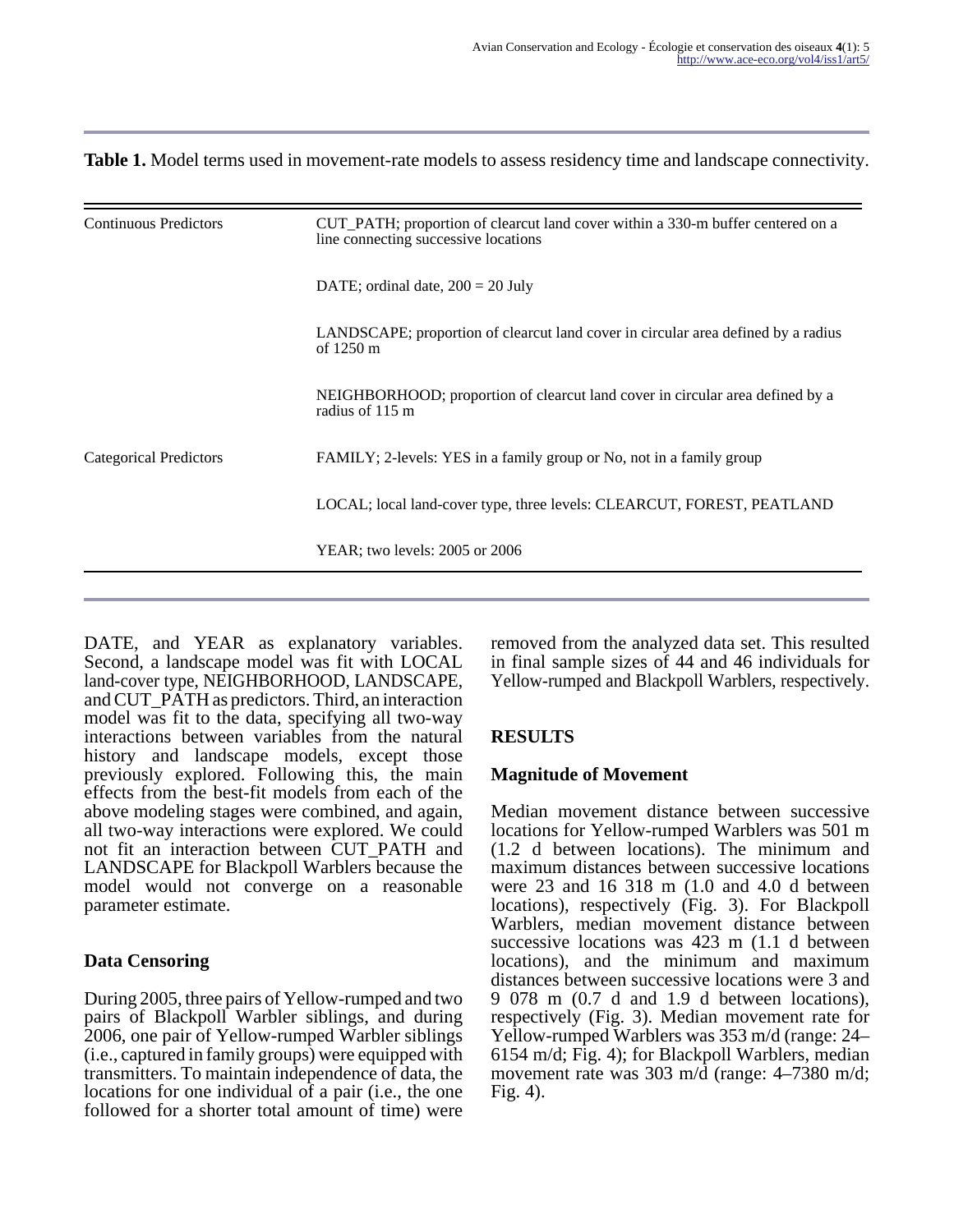**Fig. 2.** Digital elevation model and movement track for a Blackpoll Warbler originally captured at the southern-most study site. White circles represent individual locations at specific dates. Sequential locations have been connected using black lines. Green and yellow areas represent high and low elevation habitat, respectively. Red areas represent clearcut land cover and blue areas represent lakes as well as first- and second-order rivers. The small and large purple circles buffering points at 15 August and 18 August represent examples of neighborhood and landscape buffers, respectively. The gray rectangle located between locations at 09 August and 15 August is an example of a buffer that was used to quantify clearcut land cover between sequential locations for the assessment of landscape connectivity. North is located at the top of the map (depicted by the white arrow).

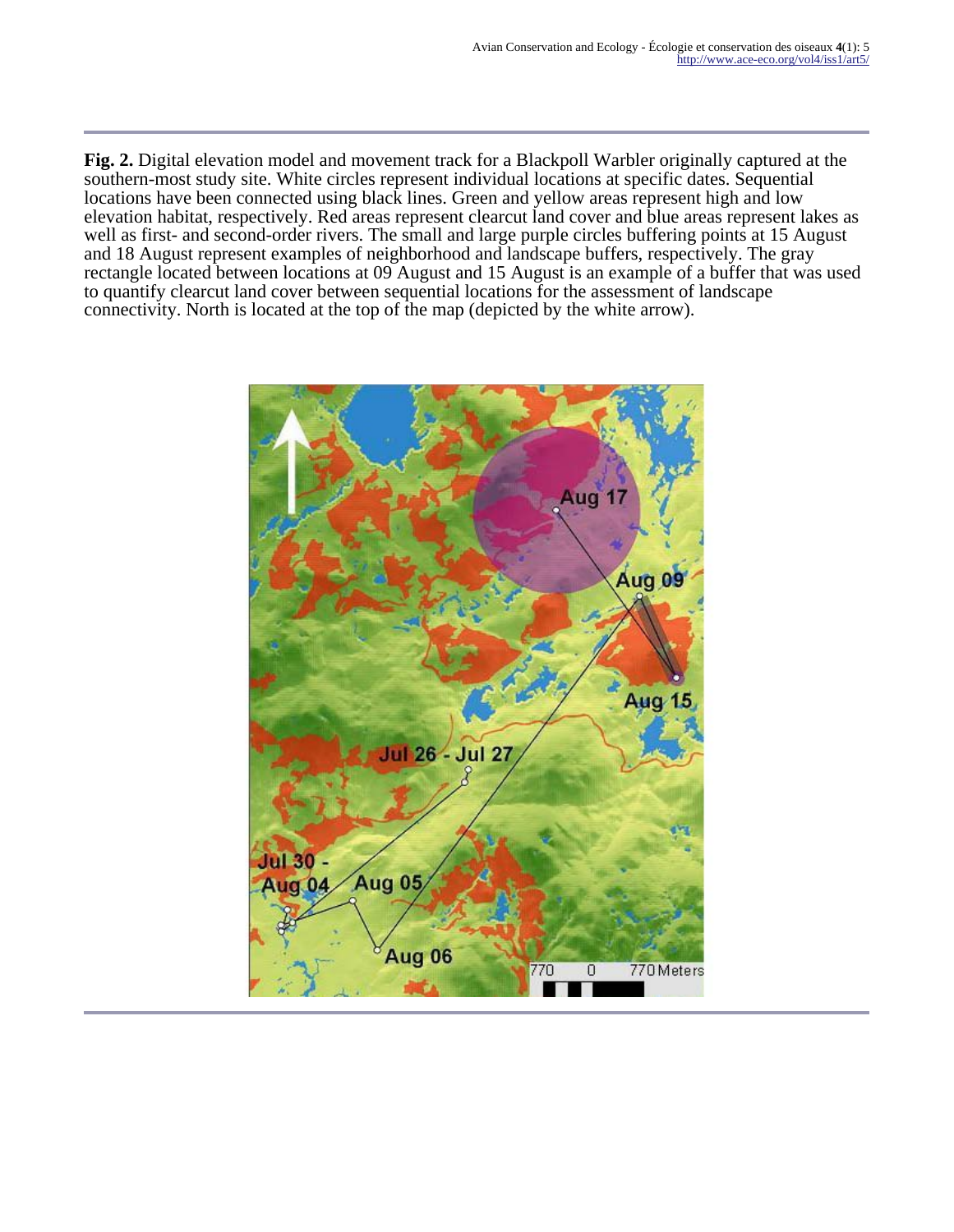**Fig. 3.** Density and rug plots illustrating movement distance distributions for (A) Blackpoll and (B) Yellow-rumped Warblers. Density represents the relative proportion of observations for a given movement distance.



#### **Assessment of Residency Time and Landscape Connectivity**

For Blackpoll Warblers, movement rate was higher when moving away from local areas composed of clearcut land cover, relative to forested areas (*t*  $=$  -3.4, df  $=$  201,  $P < 0.01$ ; Table 2, Fig. 5). Also, for both species there was a significant interaction between the proportion of clearcut land cover along a movement path and the proportion of clearcut land cover at the neighborhood scale (Yellow-rumped Warbler: *t* = -2.4, df = 235, *P* = 0.02; Blackpoll Warbler: *t* = -3.5, df = 201, *P* < 0.01; Table 2, Figs. 6 and 7). Specifically, movement rate increased (and residency time decreased) linearly as the proportion

of clearcut land cover increased, but if there was a high proportion of clearcut land cover along the movement path used to exit the neighborhood, movement rate was reduced (connectivity was impeded). For both species, movement rate was also affected by date; for Yellow-rumped Warblers, this relationship was curvilinear and for Blackpoll Warblers, rate increased linearly with date (*t* = -2.4, df = 235,  $P = 0.02$  and  $t = 4.5$ , df = 201,  $P < 0.01$ , respectively; Table 2, Fig. 8). We did not detect an effect for family group, year, or proportion of clearcut land cover at the landscape scale for either species.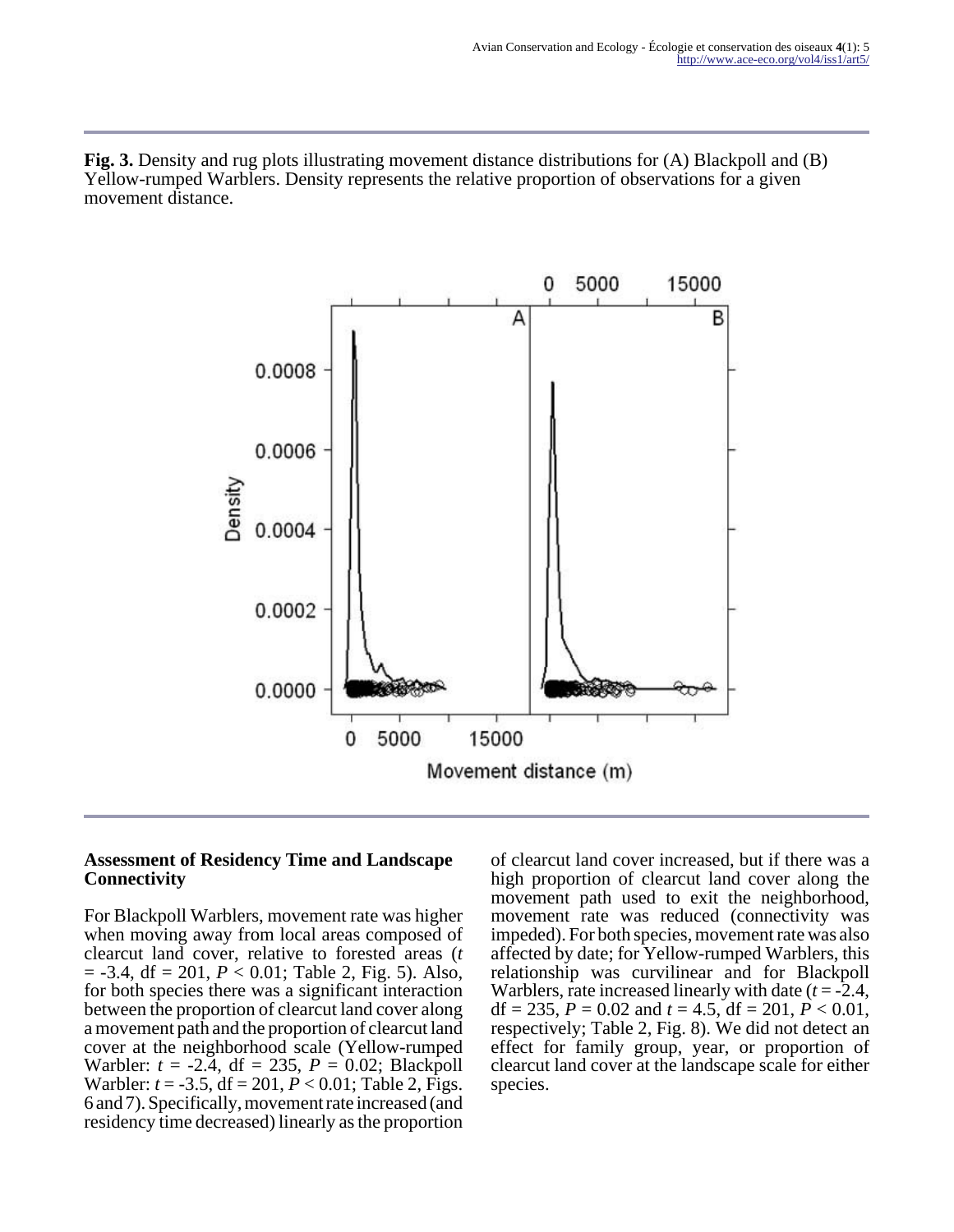**Fig. 4.** Density and rug plots illustrating movement rate distributions for (A) Blackpoll and (B) Yellowrumped Warblers. Density represents the relative proportion of observations for a given movement rate.



## **DISCUSSION**

We show that juveniles of two closely related songbird species moved extensively (scale  $= km$ ) before their autumn migration (e.g., Fig. 2) and that movement rate was influenced by clearcut land cover. Specifically, for Blackpoll Warblers, residency time (sensu Bélisle 2005) decreased in local areas composed of clearcut land cover relative to forested land cover, and for both species, residency time decreased with the proportion of clearcut land cover at the neighborhood scale. However, if individuals encountered a high proportion of clearcut land cover as they exited a neighborhood, landscape connectivity was impeded (sensu Taylor et al. 1993, Taylor et al. 2006).

Effectively, individuals were quick to leave heavily harvested areas, reducing their residency time, but were slowed as clearcut land cover was encountered upon moving away.

Our data are consistent with other studies (e.g., Anders et al. 1998, Vega Rivera et al. 1998) showing the post-fledging period to be a time of extensive landscape-level movement. Individuals are moving at a scale between the home-range size of adult songbirds during the breeding period (e.g., Leonard et al. 2008) and current estimates of between-year dispersal distances (e.g., Toms et al. 2004, Tittler et al. 2006). Although the extent of these movements likely has important implications for locating and securing resources, it also suggests that individuals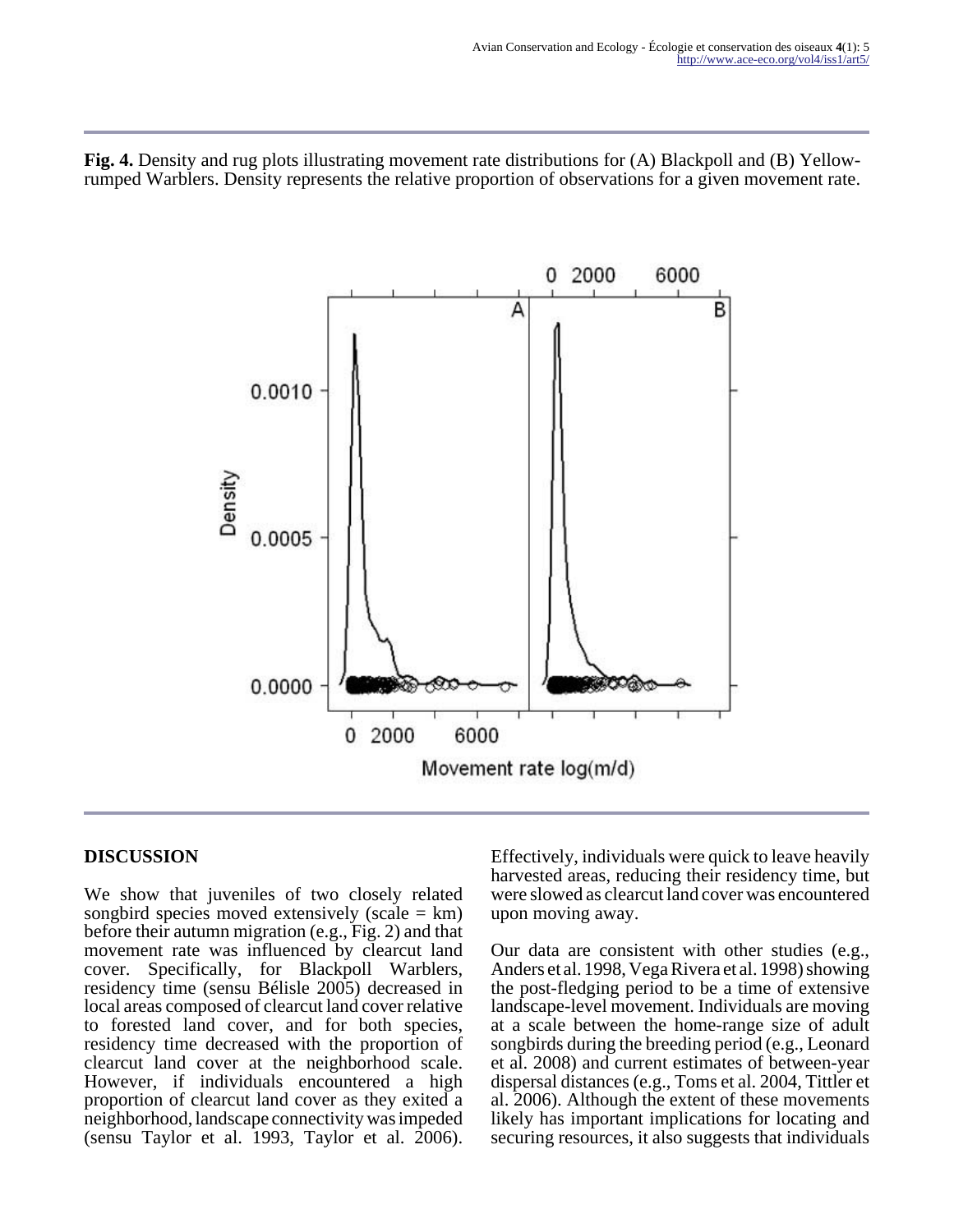|                           | $\rm DF$ | $\mathbf b$ | $\rm SE$ | $t$ value | Pr(t)   |
|---------------------------|----------|-------------|----------|-----------|---------|
| Yellow-rumped Warblers    |          |             |          |           |         |
| Intercept                 | 235      | $-136.682$  | 56.986   | $-2.398$  | 0.017   |
| <b>DATE</b>               | 235      | 1.281       | 0.519    | 2.467     | 0.014   |
| DATE <sup>2</sup>         | 235      | $-0.002$    | 0.001    | $-2.431$  | 0.016   |
| NEIGH <sup>†</sup>        | 235      | 1.040       | 0.356    | 2.926     | 0.003   |
| $CUT_P^{\ddagger}$        | 235      | 0.738       | 0.829    | 0.891     | 0.374   |
| NEIGH X CUT_P             | 235      | $-3.378$    | 1.383    | $-2.433$  | 0.015   |
|                           |          |             |          |           |         |
| <b>Blackpoll Warblers</b> |          |             |          |           |         |
| Intercept                 | 201      | $-10.923$   | 3.898    | $-2.802$  | 0.006   |
| <b>DATE</b>               | 201      | 0.079       | 0.019    | 4.455     | < 0.001 |
| LOCAL_FOR <sup>§</sup>    | 201      | $-0.769$    | 0.229    | $-3.365$  | 0.001   |
| LOCAL_PEAT                | 201      | $-0.151$    | 0.286    | $-0.527$  | 0.599   |
| NEIGH <sup>†</sup>        | 201      | 0.937       | 0.386    | 2.429     | 0.016   |
| $CUT_P^{\ddagger}$        | 201      | 1.052       | 0.688    | 1.529     | 0.128   |
| NEIGH X CUT_P             | 201      | $-3.573$    | 1.012    | $-3.532$  | < 0.001 |

**Table 2.** Parameter estimates for significant predictors from best-fit final linear mixed-effects models used to explain juvenile Yellow-rumped and Blackpoll Warbler movement rates.

Notes:

†; NEIGH; NEIGHBORHOOD

‡; CUT\_P; CUT\_PATH

§; LOCAL\_FOR: LOCAL land cover, FOREST; reference level is CLEARCUT

|; LOCAL\_PEAT: LOCAL land cover, PEATLAND; reference level is CLEARCUT

X; indicates interaction

2; indicates quadratic terms

could be affected by land-use practices located some distance away from their natal territories. For example, if an individual moves to a heavily harvested area, but is reluctant to traverse clearcut land cover (see Machtans et al. 1996, Desrochers and Hannon 1997, Robichaud et al. 2002), excess energy may be expended trying to circumnavigate clearcut areas. Alternatively, if movement is impeded, an individual may fail to locate important resources embedded in the harvested matrix. In this context, post-fledging movement may represent a critical link between broader landscape structure and local population dynamics, such as survivorship and recruitment.

Movement behavior can provide important insights into what organisms know about and how they perceive their environment (Lima and Zollner 1996,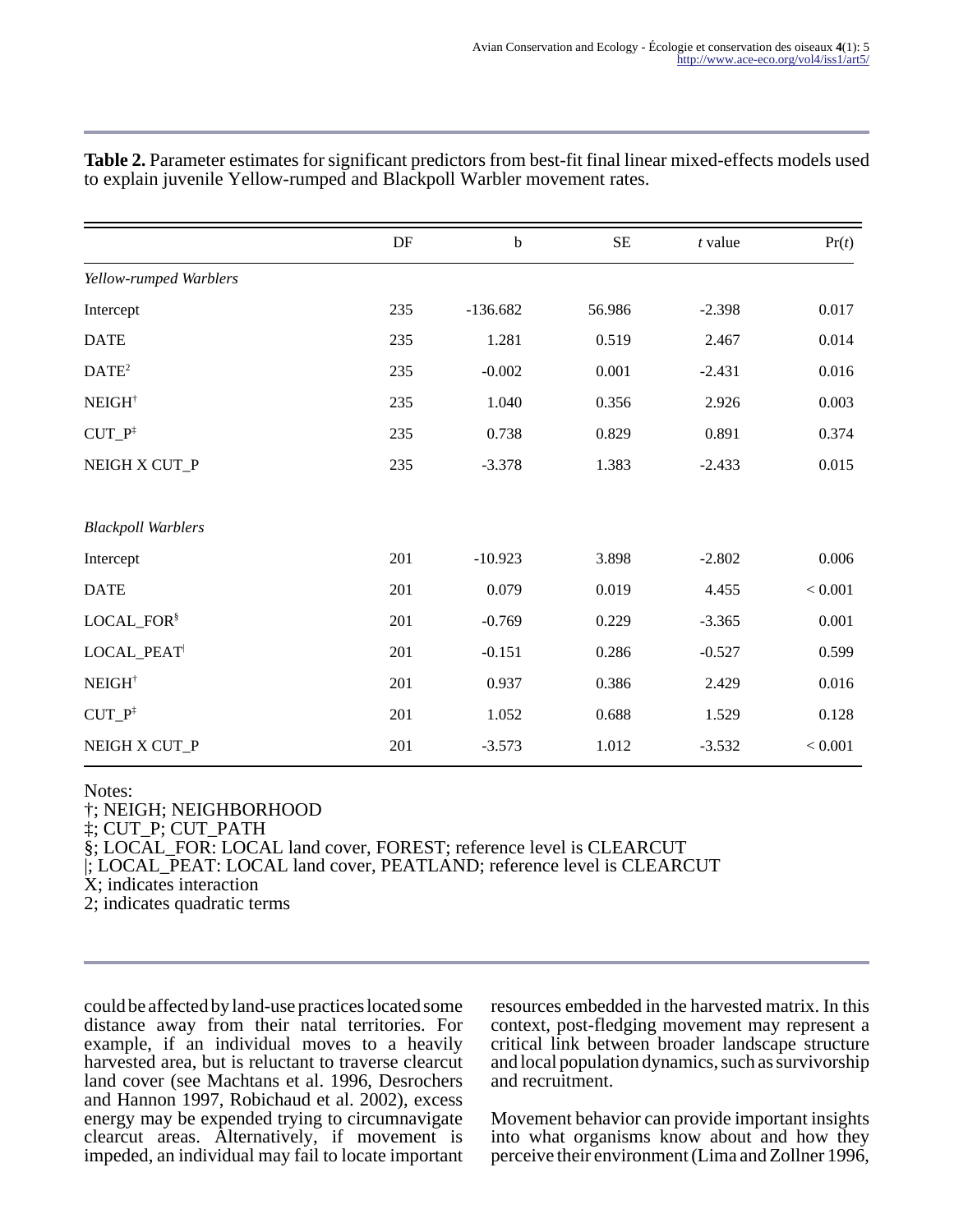**Fig. 5.** Box plots illustrating differences in movement rate residuals for Blackpoll Warblers moving away from local areas composed of forest, clearcut, and peatland land-cover types. The horizontal bar in the middle of each box (between the notches) represents the median residual value for each category. The bottom and top boxes below and above the median line represent the 25th and 75th percentiles of the data, respectively. The whiskers illustrate the minimum and maximum values of the residuals not considered to be outliers. The circles located outside the whiskers of the clearcut box represent potential outlying values.



Nathan et al. 2008). Theory predicts that individuals should quickly exit from areas that provide few resources, especially if the likelihood of finding better habitat is high (e.g., Wiens 2001, Berggren et al. 2002, Bélisle 2005, Zollner and Lima 2005, Chin and Taylor 2009). We show that juvenile Blackpoll Warblers were quick to leave local areas composed of clearcut land cover, and that both Yellow-rumped and Blackpoll Warblers were quick to leave heavily clearcut neighborhoods. These observations are similar to results we found in a separate analysis where both species were less likely to select neighborhoods composed of high amounts of clearcut land cover relative to neighborhoods with low amounts (Mitchell et al., unpublished manuscript). Together, these findings and others (e. g., Machtans et al. 1996, Desrochers and Hannon 1997, Robichaud et al. 2002) suggest that clearcut

land cover represents low-quality habitat. For example, clearcuts may support fewer or smaller invertebrates (Burke and Nol 1998, Zanette et al. 2000, Kilgo 2005), offer limited shelter from predators (Mitchell et al., unpublished manuscript), support higher predator abundances, or be perceived as being more risky relative to forested habitat (Harris and Reed 2002). Further research is needed to determine which of these hypotheses best explains our observed movement patterns.

As discussed above, we found that individuals were sensitive to the amount of clearcut land cover surrounding a given location. However, movement behavior can also be influenced by the landscape structure encountered while advancing along a trajectory. Our observed negative relationship between the proportion of clearcut land cover along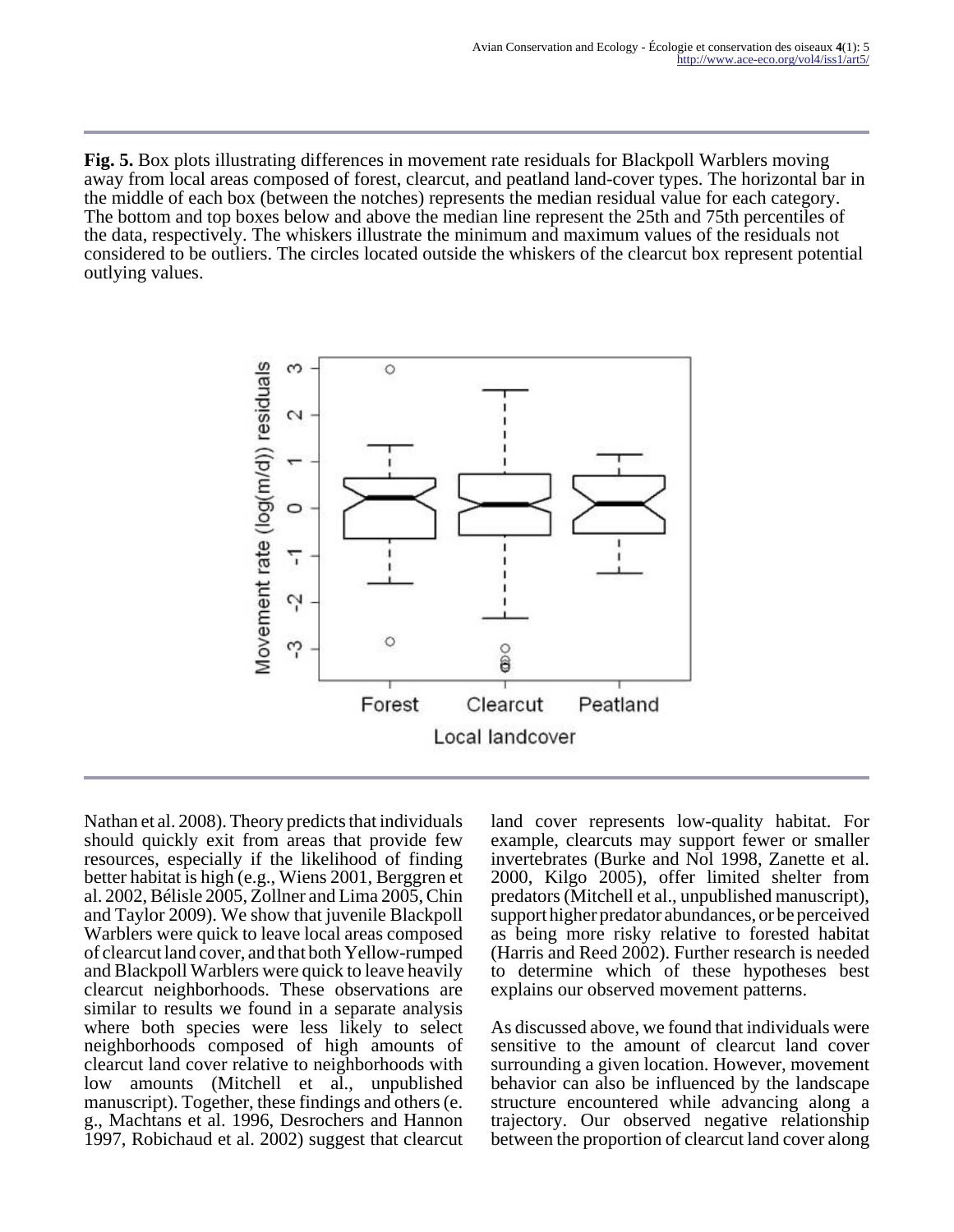**Fig. 6.** Scatter-plot illustrating movement rate interaction between the proportion of clearcut land cover at the neighborhood scale and the proportion of clearcut land cover along an individual's movement path for Yellow-rumped Warblers. (A)  $0-35%$  of buffer surrounding movement path composed of clearcut land cover. (B) 35 – 70% of buffer surrounding movement path composed of clearcut land cover. Trends illustrated with locally weighted regression lines.



an individual's movement path and movement rate suggests that clearcut land cover impedes landscape connectivity. This observation may reflect one of several mechanisms, including slowed movement through high-quality matrix habitat (e.g., foraging; Jonsen and Taylor 2000, Zollner and Lima 2005), delays at forest–clearcut edges (Jonsen and Taylor 2000), or an increase in distance moved resulting from circumnavigation of clearcut areas (Desrochers and Hannon 1997). However, given our results regarding residency time and other literature suggesting that juveniles are reluctant to traverse

clearcut land cover (Machtans et al. 1996, Desrochers and Hannon 1997, Robichaud et al. 2002), we suggest one of the latter two mechanisms is most likely. Interestingly, similar patterns of movement have also been observed during the breeding period (Bélisle and St. Clair 2001, Bélisle et al. 2001), suggesting that sensitivity to clearcut land cover may be conserved across age groups and periods of the annual cycle. Further research is needed to determine if this observed sensitivity affects individual condition as well as higher-level ecological processes (e.g., dispersal, recruitment).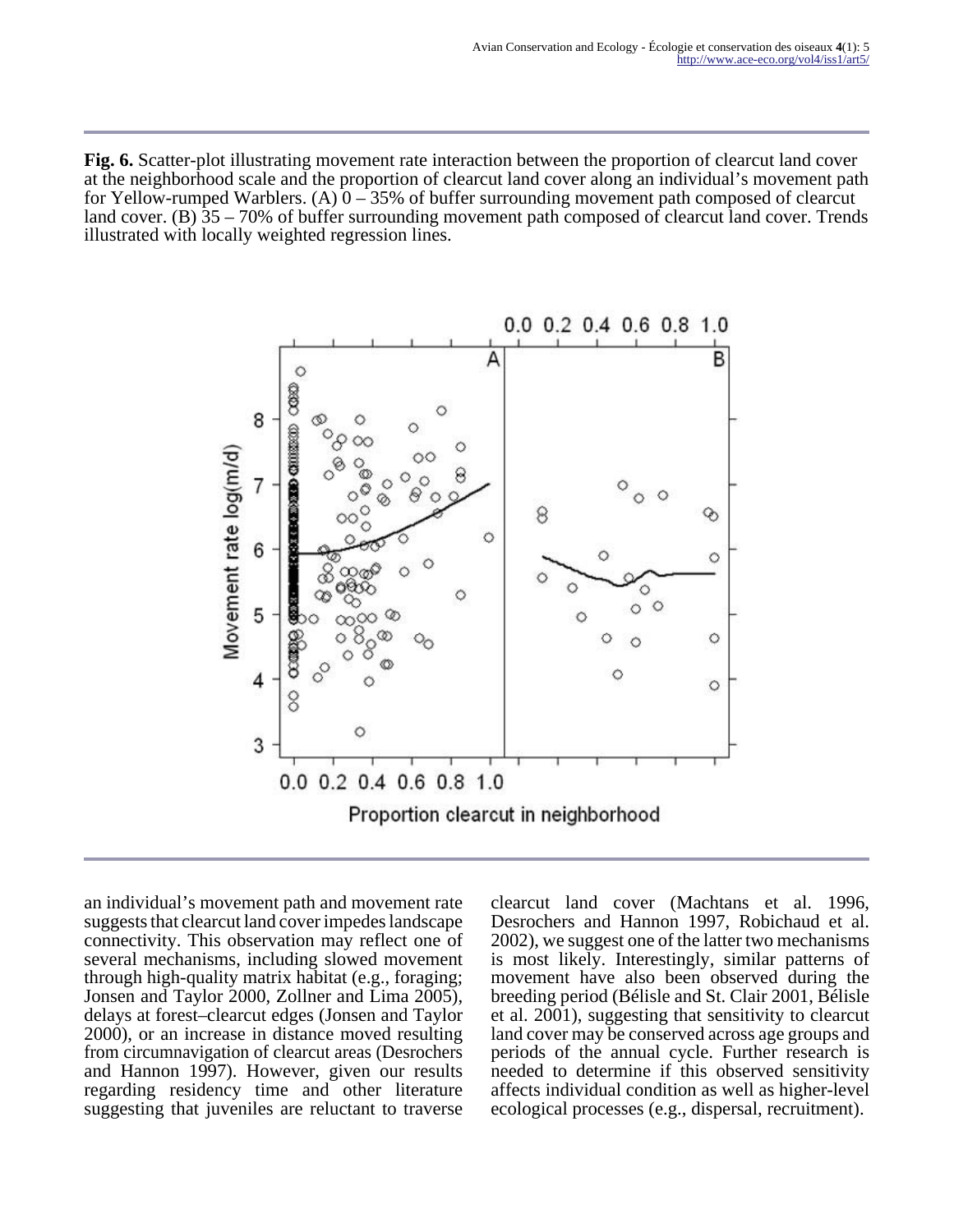**Fig. 7.** Scatter-plot illustrating movement rate interaction between the proportion of clearcut land cover at the neighborhood scale and the proportion of clearcut land cover along an individual's movement path for Blackpoll Warblers. (A)  $0-35%$  of buffer surrounding movement path composed of clearcut land cover. (B) 35 – 70% of buffer surrounding movement path composed of clearcut land cover. Trends illustrated with locally weighted regression lines.



We examined movement with respect to landscape structure at three biologically relevant scales. This allowed us to assess potential differences in response to landscape structure across scales that could occur as a result of variation in the extent of different ecological processes (Wiens 1994, Wiens 2001, Chin and Taylor 2009). Although we did detect an effect of clearcut land cover on movement at two different spatial scales for Blackpoll Warblers, the outcome of the response was the same (e.g., fast exit times). This result suggests that individuals were affected in a similar manner, whether engaged in local foraging movements or

movements between foraging patches. Curiously, other research in our study area also detected an effect of clearcut land cover at the landscape scale for Blackpoll Warblers with respect to occurrence and movement during the breeding period (Taylor and Krawchuk 2006, Leonard et al. 2008), a result we did not observe. This difference suggests that the scale of sensitivity may not be conserved across age groups, and that given the scope of movement during the post-fledging period, individuals may respond to clearcut landcover at spatial scales even larger than the landscape scale considered here.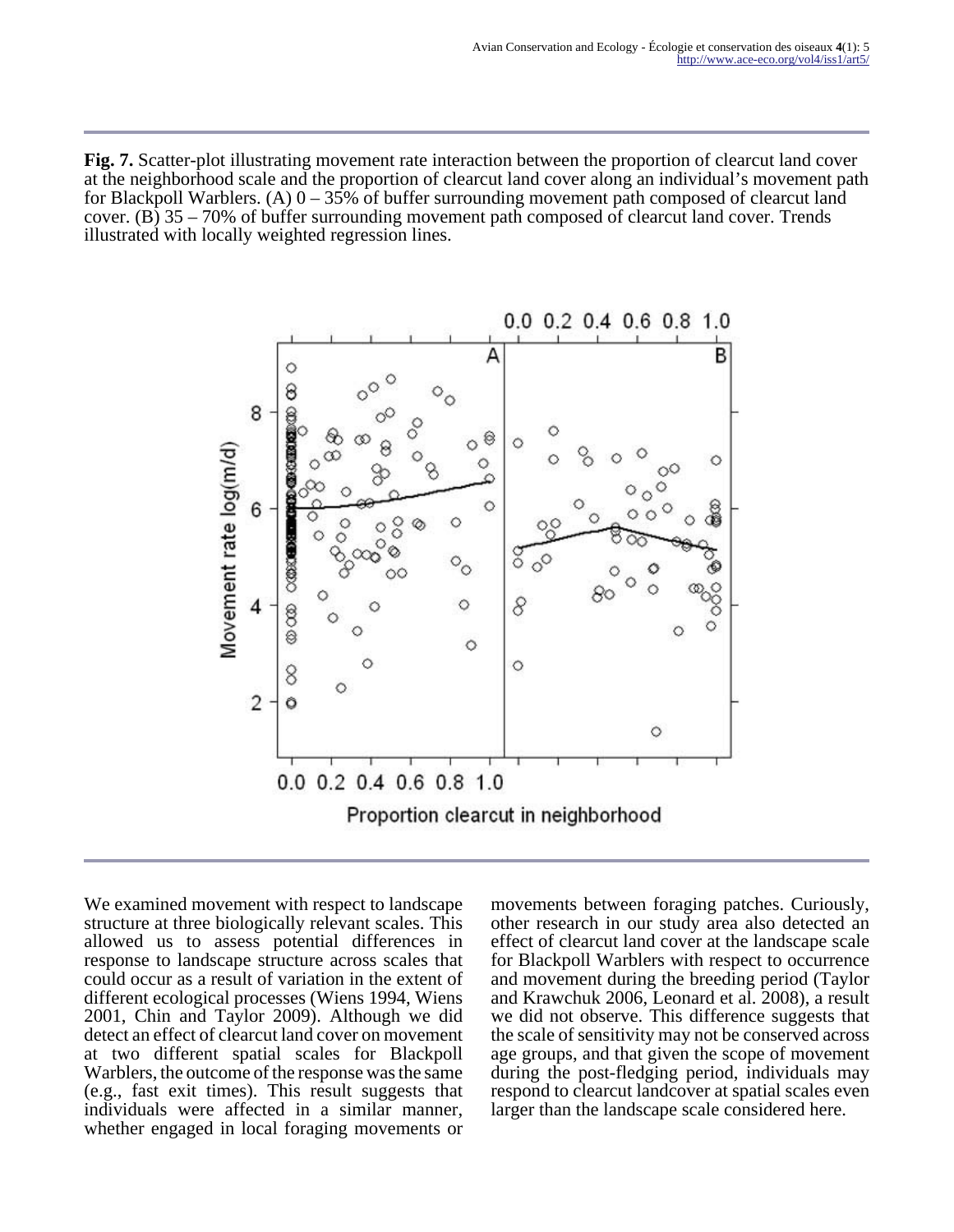**Fig. 8.** Scatter-plot illustrating relationship between log(movement rate) and ordinal date for (A) Blackpoll and (B) Yellow-rumped Warblers.  $200 = 20$  July. Trends illustrated with locally weighted regression lines.



# **CONCLUSION**

We examined the hypothesis that clearcut land cover would affect juvenile songbird movement differently from forested land cover, owing to either unmeasured intrinsic differences between the two land-cover types (e.g., differences in resource availability, predation risk, etc.) or to differences in how each land-cover type is perceived. Our results suggest that clearcut land cover is of lower quality relative to forested land cover for juvenile songbirds in the boreal forest. Further research is needed to assess the exact ways in which clearcut land cover differs from forested land cover in order to

determine why movement rate is faster when moving away from heavily harvested relative to non-harvested neighborhoods. Research is also needed to determine how fine-scale movement behaviors vary at matrix boundaries in order to determine the exact mechanism by which landscape structure impedes movement rate. Improved understanding of these aspects will enhance our ability to assess how changes in movement behavior may influence body condition and ultimately survival and fitness.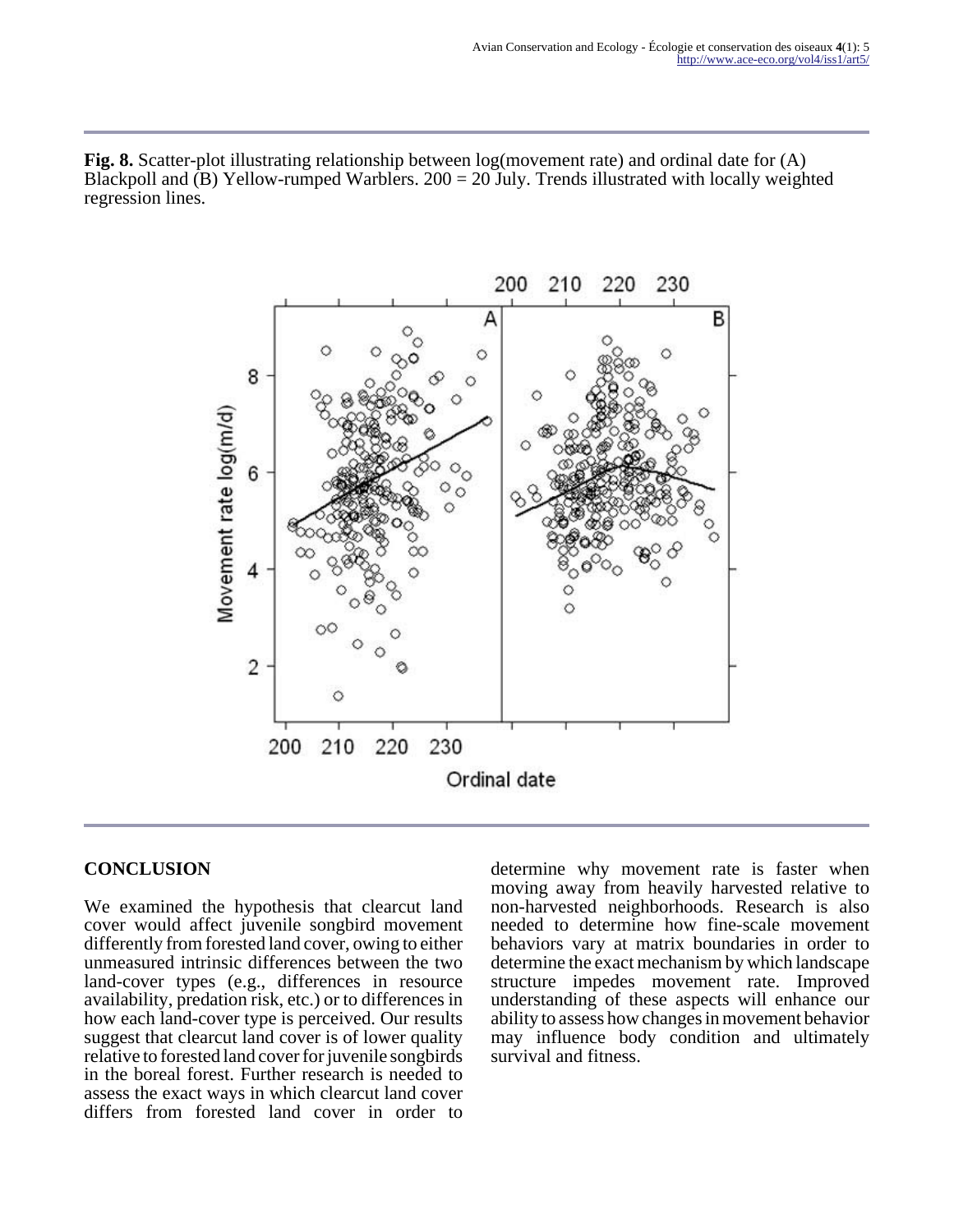*Responses to this article can be read online at: <http://www.ace-eco.org/vol4/iss1/art5/responses/>*

#### **Acknowledgments:**

*We thank D. M. Whitaker and T. D. Leonard for insightful comments regarding study design. K. M. Dalley, D. Gelenyse, B. Woodworth, P. Goulet, K. Horner, R. Demers, and K. Odom were invaluable in the field. Thanks to J. J. Nocera for comments on earlier drafts of this manuscript and to S. P. Flemming and T. W. Knight for logistic support. This research was funded by the Atlantic Cooperative Wildlife Research Network (P. D. T.), Parks Canada (P. D. T.) and the Natural Sciences and Engineering Research Council of Canada (P. D. T. and I. G. W.).*

#### **LITERATURE CITED**

**Anders, D. A., J. Faaborg, and F. R. Thompson, III.** 1998. Post-fledging dispersal, habitat use, and home-range size of juvenile wood thrushes. *Auk* **115**:349–358.

**Bayne, E. M., and K. A. Hobson.** 2001. Movement patterns of adult male ovenbirds during the postfledging period in fragmented and forested boreal landscapes. *Condor* **103**:343–351.

**Bélisle, M.** 2005. Measuring landscape connectivity: the challenge of behavioral landscape ecology. *Ecology* **86**:1988–1995.

**Bélisle, M., A. Desrochers, and M. J. Fortin.** 2001. Influence of forest cover on the movements of forest birds: a homing experiment. *Ecology* **82**:1893– 1904.

**Bélisle, M., and C. C. St. Clair.** 2001. Cumulative effects of barriers on the movements of forest birds. *Conservation Ecology* **5**: 9 [online] URL: [http://ww](http://www.consecol.org/vol5/iss2/art9/) [w.consecol.org/vol5/iss2/art9/.](http://www.consecol.org/vol5/iss2/art9/)

**Berggren, Å., B. Birath, and O. Kindvall.** 2002. Effects of corridors and habitat edges on dispersal behavior, movement rates, and movement angles in Roesel's bush-cricket (*Metrioptera roeseli*). *Conservation Biology* **16**:1562–1569.

**Burke, D. M., and E. Nol.** 1998. Influence of food abundance, nest-site habitat, and forest fragmentation on breeding ovenbirds. *Auk* **115**:96–104

**Chin, K. S., and P. D. Taylor.** 2009. Interactive effects of distance and matrix on the movements of a peatland dragonfly. *Ecography* **32**:1–8.

**Damman, A. W. H.** 1983. An ecological subdivision of the island of Newfoundland. Pages 163–206 *in* G. R. South, editor. *Biogeography and ecology of the island of Newfoundland.* Junk, Publishers, The Hague, The Netherlands.

**Desrochers, A., and S. J. Hannon.** 1997. Gap crossing decisions by forest songbirds during the post-fledging period. Conservation Biology post-fledging period. *Conservation Biology* **11**:1204–1210.

**Harris, R. J., and J. M. Reed.** 2002. Behavioral barriers to non-migratory movements of birds. *Annales Fennici Zoologici* **39**:275–290.

**Hunt, P. D., and B. C. Eliason.** 1999. Blackpoll Warbler (*Dendroica striata*). Number 431 *in* A. Poole and F. Gill, editors. *The birds of North America.* American Ornithologists' Union, Cornell Lab of Ornithology, and Academy of Natural Sciences, Philadelphia, Pennsylvania, USA.

**Hunt, P. D., and J. Flashpohler.** 1998. Yellowrumped Warbler (*Dendroica coronota*). Number 376 *in* A. Poole and F. Gill, editors. *The birds of North America.* American Ornithologists' Union, Cornell Lab of Ornithology, and Academy of Natural Sciences, Philadelphia, Pennsylvania, USA.

**Jonsen, I. D., and P. D. Taylor.** 2000. Fine-scale movement behaviors of calopterygid damselflies are influenced by landscape structure: an experimental manipulation. *Oikos* **88**:553–562.

**Kershner, E. L., J. W. Walk, and R. E. Warner.** 2004. Post-fledging movements and survival of juvenile eastern meadowlarks (*Sturnella magna*) in Illinois. *Auk* **121**:1146–1154.

**Kilgo, J. C.** 2005. Harvest-related edge effects on prey availability and foraging of hooded warblers in a bottomland hardwood forest. *Condor* **107**:627– 636.

**Leonard, T. D., P. D. Taylor, and I. G. Warkentin.** 2008. Space use by songbirds in naturally patchy and harvested boreal forests. *Condor* **110**:467–481.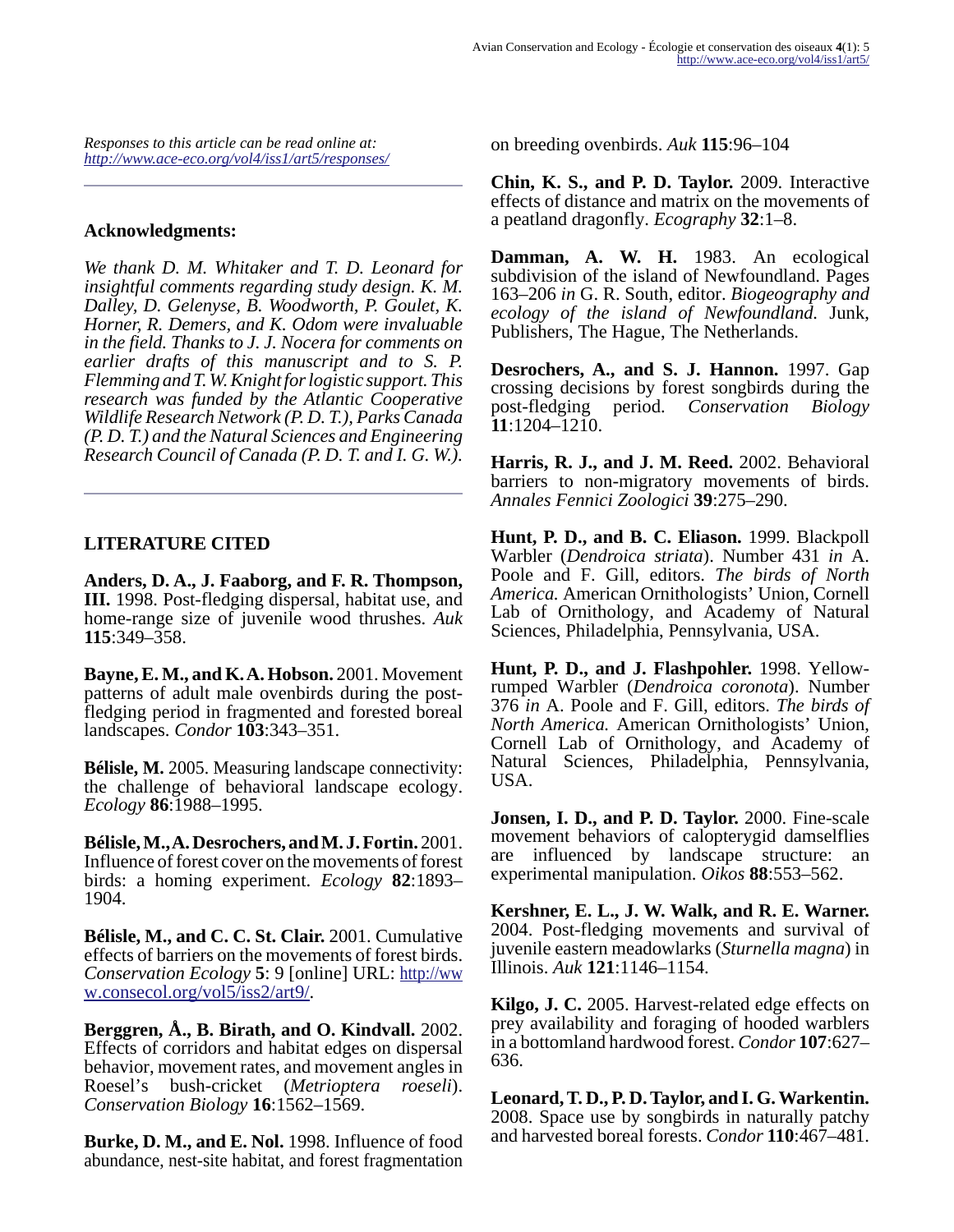**Lima, S. L., and P. A. Zollner.** 1996. Towards a behavioral ecology of ecological landscapes. *Trends in Ecology and Evolution* **11**:131–135.

**Machtans, C. S., M. A. Villard, and S. J. Hannon.** 1996. Use of riparian buffer strips as movement corridors by forest birds. *Conservation Biology* **10**:1366–1379.

**Marshall, M. R., J. A. DeCecco, A. B. Williams, G. A. Gale, and R. J. Cooper.** 2003. Use of regenerating clearcuts by late-successional bird species and their young during the post-fledging period. *Forest Ecology and Management* **183**:127– 135.

**McIntyre, N. E., and J. A. Wiens.** 1999. Interactions between landscape structure and animal behavior: the roles of heterogeneously distributed resources and food deprivation on movement patterns. *Landscape Ecology* **14**:437– 447.

**Nathan, R., W. M. Getz, E. Revilla, M. Holyoak, R. Kadmon, D. Saltz, and P. E. Smouse.** 2008. A movement ecology paradigm for unifying organismal movement research. *Proceedings of the National Academy of Science* **105**:19052–19059.

**Pagen, R. W., F. R. Thompson, III, and D. E. Burhans.** 2000. Breeding and post-breeding habitat use by forest migrant songbirds in the Missouri Ozarks. *Condor* **102**:738–747.

**Pinheiro, J. C., and D. M. Bates.** 2000. Theory and computational methods for linear mixed-effects models. Pages 57–96 *in* J. C. Pinheiro and D. M. Bates, editors. *Statistics and computing: mixedeffects models in S and S-Plus.* Springer-Verlag Inc., New York, New York, USA.

**Pyle, P.** 1997. *Identification guide to North American passerines.* Slate Creek Press, Bolinas, California, USA.

**Rappole, J. H., and A. R. Tipton.** 1991. New harness design for attachment of radio transmitters to small passerines. *Journal of Field Ornithology* **62**:335–337.

**R Development Core Team.** 2008. *R: a language and environment for statistical computing.* Vienna: R Foundation for Statistical Computing. [online] [http://www.R-project.org.](http://www.R-project.org)

**Robichaud, I., M. A. Villard, and C. S. Machtans.** 2002. Effects of forest regeneration on songbird movements in a managed forest landscape of Alberta, Canada. *Landscape Ecology* **17**:247–262.

**Sullivan, K. A.** 1988. Ontogeny of time budgets in yellow-eyed juncos: adaptation to ecological constraints. *Ecology* **69**:118–124.

**Sullivan, K. A.** 1989. Predation and starvation: agespecific mortality in juvenile juncos (*Junco phaenotus*). *Journal of Animal Ecology* **58**:275– 286.

**Taylor, P. D., L. Fahrig, K. Henein, and G. Merriam.** 1993. Connectivity is a vital element of landscape structure *Oikos* **68**:571–573.

**Taylor, P. D., L. Fahrig, and K. A. With.** 2006. Landscape connectivity: back to the basics. Pages 29–43 *in* K. Crooks and M. A. Sanjayan, editors. *Connectivity conservation.* Cambridge University Press, New York, New York, USA.

**Taylor, P. D., and M. A. Krawchuk.** 2006. Scale and sensitivity of songbird occurrence to landscape structure in a harvested boreal forest. *Avian Conservation and Ecology - écologie et conservation des oiseaux*  $1 (1)$ : 5. [online] URL: [http://www.ace-eco.org/vol1/iss1/art5/](http://www.ace-eco.org/vol1/iss1/art5/)).

**Thompson, I. D., D. J. Larson, and W. A. Montevecchi.** 2003. Characterization of old "wet boreal" forests, with an example from balsam fir forests of western Newfoundland. *Environmental Reviews* **11**:S23–S46.

**Tittler, R., L. Fahrig, and M. A. Villard.** 2006. Evidence of large-scale source–sink dynamics and long-distance dispersal among wood thrush populations. *Ecology* **87**:3029–3036.

**Toms, J. D., S. J. Hannon, and F. K. A. Schmiegelow.** 2004. Population dynamics of songbirds in the boreal mixedwood forests of Alberta, Canada: estimating minimum and maximum extents of spatial population synchrony. *Landscape Ecology* **20**:543–553.

**Vega Rivera, J. H., J. H. Rappole, W. J. McShea, and J. A. Haas.** 1998. Wood thrush postfledging movements and habitat use in northern Virginia. *Condor* **100**:69–78.